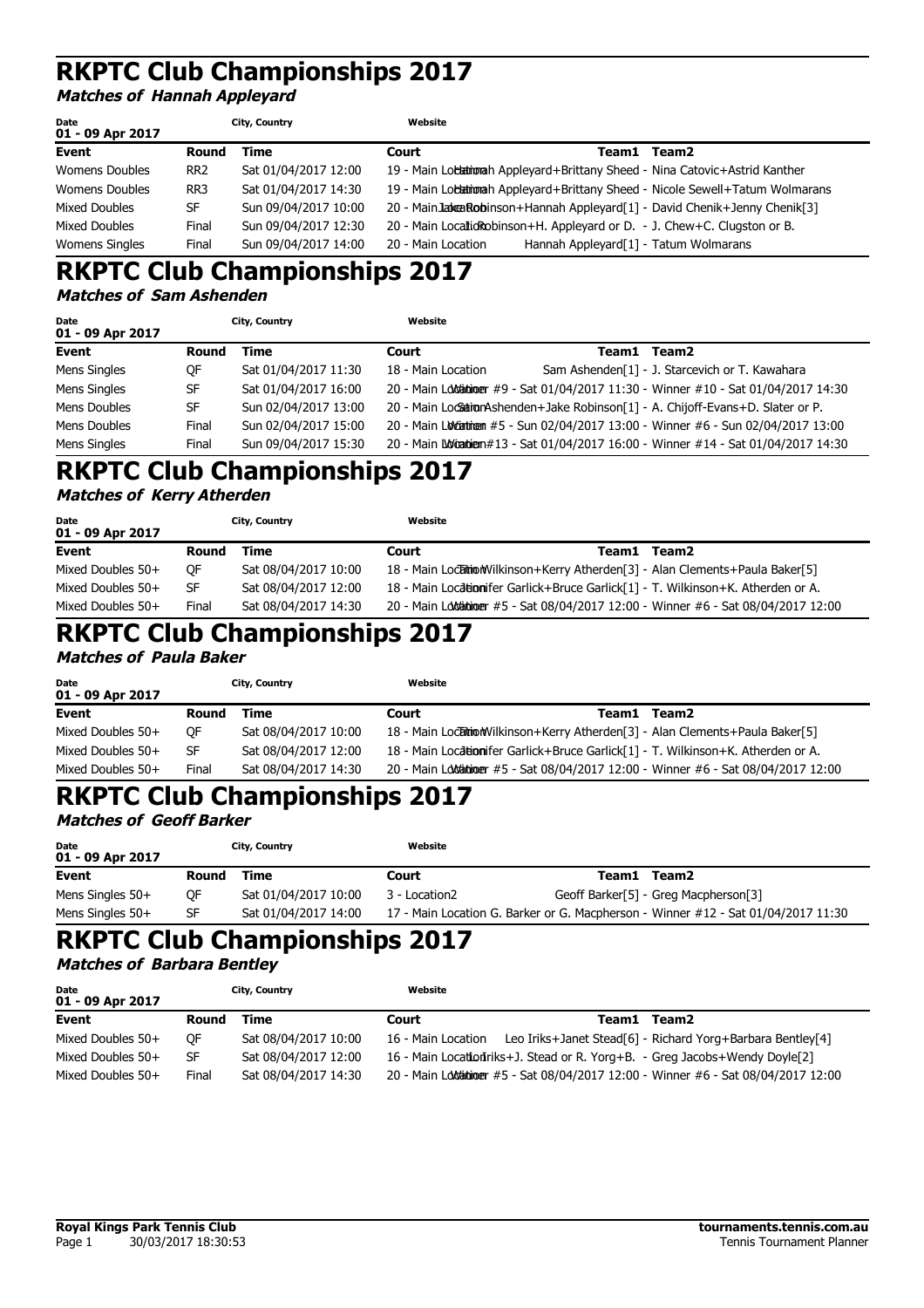## **Matches of Darryl Calligaro**

| Date<br>01 - 09 Apr 2017 |                 | City, Country        | Website       |                                                                            |
|--------------------------|-----------------|----------------------|---------------|----------------------------------------------------------------------------|
| Event                    | Round           | Time                 | Court         | Team2<br>Team1                                                             |
| Mens Singles $50+$       | R <sub>16</sub> | Sat 01/04/2017 09:30 | 6 - Location2 | Ross Goldstein - Darryl Calligaro                                          |
| Mens Singles $50+$       | OF              | Sat 01/04/2017 11:30 | 2 - Location2 | Grundmann Scott[1] - R. Goldstein or D. Calligaro                          |
| Mens Singles 50+         | SF              | Sat 01/04/2017 14:00 |               | 16 - Main Lolotationer #9 - Sat 01/04/2017 11:30 - G. Jacobs or B. Camarri |

## **RKPTC Club Championships 2017**

**Matches of Bruno Camarri**

| Date<br>01 - 09 Apr 2017 |           | City, Country        | Website            |                                                                               |                                                                                    |
|--------------------------|-----------|----------------------|--------------------|-------------------------------------------------------------------------------|------------------------------------------------------------------------------------|
| Event                    | Round     | Time                 | Court              |                                                                               | Team1 Team2                                                                        |
| Mens Singles $50+$       | QF        | Sat 01/04/2017 10:00 | 1 - Location2      |                                                                               | Greg Jacobs[4] - Bruno Camarri[6]                                                  |
| Mens Singles 50+         | <b>SF</b> | Sat 01/04/2017 14:00 |                    | 16 - Main Lolotationer #9 - Sat 01/04/2017 11:30 - G. Jacobs or B. Camarri    |                                                                                    |
| Mens Doubles 50+         | QF        | Sun 02/04/2017 10:00 | 16 - Main Location | Bruno Camarri+Bill Valli - Leo Iriks+Boyd Malcolm                             |                                                                                    |
| Mens Doubles $50+$       | <b>SF</b> | Sun 02/04/2017 13:00 |                    |                                                                               | 16 - Main LocatioBruce Garlick+Greg Jacobs[1] - B. Camarri+B. Valli or L. Iriks+B. |
| Mens Doubles 50+         | Final     | Sun 02/04/2017 15:00 |                    |                                                                               | 18 - Main Luddiatinum #5 - Sun 02/04/2017 13:00 - Winner #6 - Sun 02/04/2017 13:00 |
| Mixed Doubles            | SF        | Sun 09/04/2017 10:00 |                    |                                                                               | 19 - Main Lodation Chew+Caroline Clugston[4] - Bruno Camarri+Astrid Kanther[2]     |
| Mixed Doubles            | Final     | Sun 09/04/2017 12:30 |                    | 20 - Main Localid Robinson + H. Appleyard or D. - J. Chew + C. Clugston or B. |                                                                                    |

# **RKPTC Club Championships 2017**

#### **Matches of Nina Catovic**

| Date<br>01 - 09 Apr 2017 |                 | City, Country        | Website                                                                       |       |       |
|--------------------------|-----------------|----------------------|-------------------------------------------------------------------------------|-------|-------|
| Event                    | Round           | Time                 | Court                                                                         | Team1 | Team2 |
| Womens Doubles           | RR1             | Sat 01/04/2017 10:00 | 20 - Main LocationNina Catovic+Astrid Kanther - Nicole Sewell+Tatum Wolmarans |       |       |
| Womens Doubles           | RR <sub>2</sub> | Sat 01/04/2017 12:00 | 19 - Main Loblationah Appleyard+Brittany Sheed - Nina Catovic+Astrid Kanther  |       |       |

# **RKPTC Club Championships 2017**

**Matches of David Chenik**

| Date<br>01 - 09 Apr 2017 |       | City, Country        | Website |                                                                                     |
|--------------------------|-------|----------------------|---------|-------------------------------------------------------------------------------------|
| Event                    | Round | Time                 | Court   | Team1<br>Team <sub>2</sub>                                                          |
| Mens Doubles             | 0F    | Sun 02/04/2017 10:00 |         | 20 - Main LocatioDavid Chenik+Jamie Chew[5] - Jason Starcevich+Adam Stubbs[4]       |
| Mens Doubles             | SF    | Sun 02/04/2017 13:00 |         | 19 - Main Location D. Chenik+J. Chew or J. - Dean Cochrane+Jaron Stafford[2]        |
| Mens Doubles             | Final | Sun 02/04/2017 15:00 |         | 20 - Main Lovetatingen #5 - Sun 02/04/2017 13:00 - Winner #6 - Sun 02/04/2017 13:00 |
| Mixed Doubles            | SF    | Sun 09/04/2017 10:00 |         | 20 - Main Jakea Robinson + Hannah Appleyard [1] - David Chenik + Jenny Chenik [3]   |
| Mixed Doubles            | Final | Sun 09/04/2017 12:30 |         | 20 - Main Localid Robinson + H. Appleyard or D. - J. Chew + C. Clugston or B.       |

# **RKPTC Club Championships 2017**

#### **Matches of Jenny Chenik**

| <b>Date</b><br>01 - 09 Apr 2017 |       | City, Country        | Website |                                                                                   |
|---------------------------------|-------|----------------------|---------|-----------------------------------------------------------------------------------|
| Event                           | Round | Time                 | Court   | Team2<br>Team1                                                                    |
| Mixed Doubles                   | SF    | Sun 09/04/2017 10:00 |         | 20 - Main Jakea Robinson + Hannah Appleyard [1] - David Chenik + Jenny Chenik [3] |
| Mixed Doubles                   | Final | Sun 09/04/2017 12:30 |         | 20 - Main Locatic Robinson + H. Appleyard or D. - J. Chew + C. Clugston or B.     |
|                                 |       |                      |         |                                                                                   |

#### **RKPTC Club Championships 2017 Matches of Jamie Chew**

| Date<br>01 - 09 Apr 2017            |                 | City, Country        | Website            |                                                                                      |
|-------------------------------------|-----------------|----------------------|--------------------|--------------------------------------------------------------------------------------|
| Event                               | Round           | Time                 | Court              | Team2<br>Team1                                                                       |
| Mens Singles                        | R <sub>16</sub> | Sat 01/04/2017 12:00 | 17 - Main Location | Graeme Morissey[4] - Jamie Chew[13]                                                  |
| Mens Singles                        | 0F              | Sat 01/04/2017 14:30 | 18 - Main Location | G. Morissey or J. Chew - A. Chijoff-Evans or P. Prieto                               |
| Mens Singles                        | <b>SF</b>       | Sat 01/04/2017 16:00 |                    | 20 - Main Lolotainimer #9 - Sat 01/04/2017 11:30 - Winner #10 - Sat 01/04/2017 14:30 |
| Mens Doubles                        | QF              | Sun 02/04/2017 10:00 |                    | 20 - Main LocatioDavid Chenik+Jamie Chew[5] - Jason Starcevich+Adam Stubbs[4]        |
| Mens Doubles                        | <b>SF</b>       | Sun 02/04/2017 13:00 | 19 - Main Location | D. Chenik+J. Chew or J. - Dean Cochrane+Jaron Stafford[2]                            |
| Mens Doubles                        | Final           | Sun 02/04/2017 15:00 |                    | 20 - Main Loldiatinem #5 - Sun 02/04/2017 13:00 - Winner #6 - Sun 02/04/2017 13:00   |
| Mixed Doubles                       | SF              | Sun 09/04/2017 10:00 |                    | 19 - Main Lodation Chew+Caroline Clugston [4] - Bruno Camarri+Astrid Kanther [2]     |
| Mixed Doubles                       | Final           | Sun 09/04/2017 12:30 |                    | 20 - Main Localid Robinson + H. Appleyard or D. - J. Chew + C. Clugston or B.        |
| Mens Singles                        | Final           | Sun 09/04/2017 15:30 |                    | 20 - Main Lovigatien#13 - Sat 01/04/2017 16:00 - Winner #14 - Sat 01/04/2017 14:30   |
| <b>Royal Kings Park Tennis Club</b> |                 |                      |                    | tournaments.tennis.com.au                                                            |

Page 2 30/03/2017 18:30:53 Tennis Tournament Planner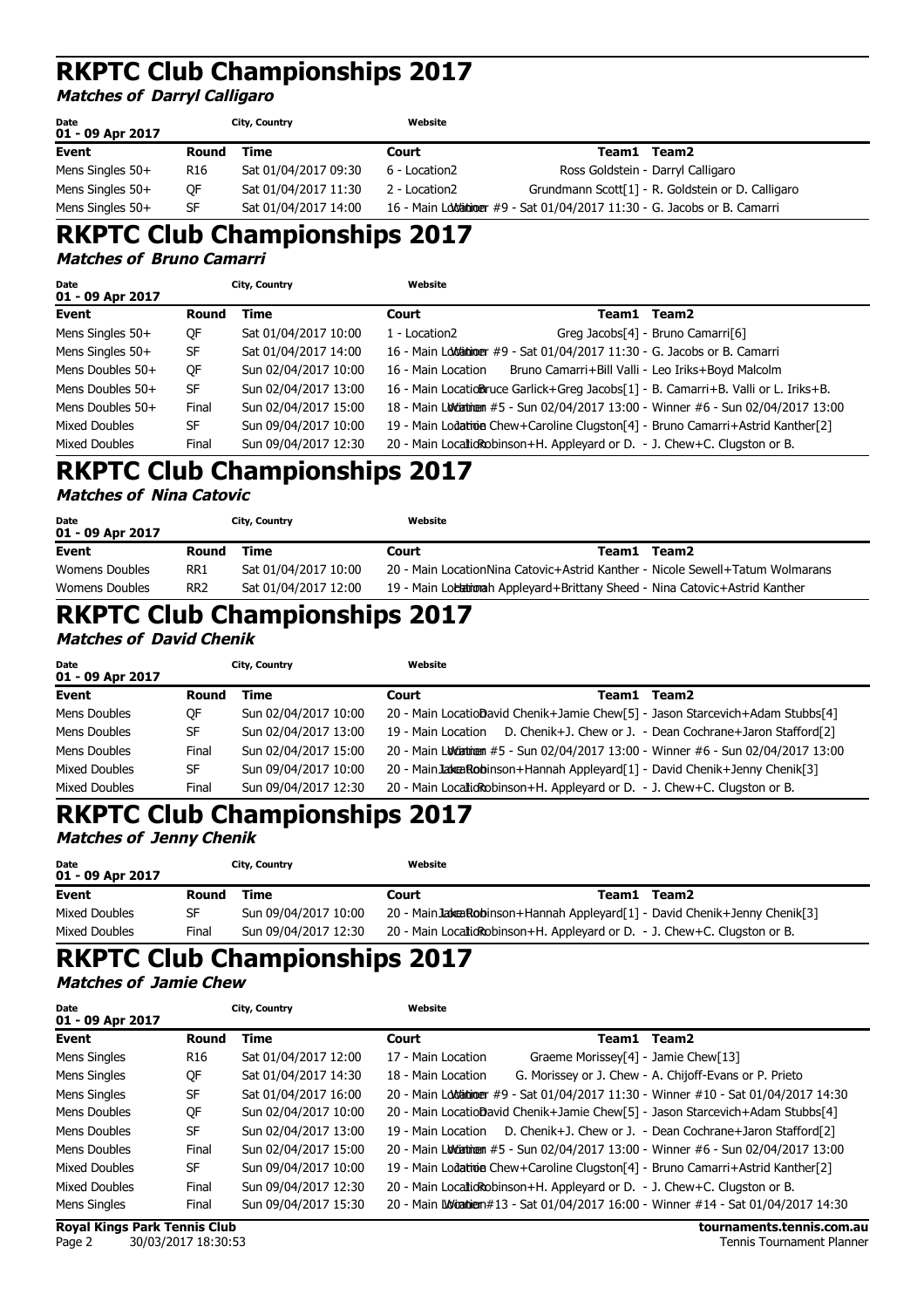**Matches of Alexei Chijoff-Evans**

| Date<br>01 - 09 Apr 2017 |                 | City, Country        | Website            |                                               |                                                                                       |
|--------------------------|-----------------|----------------------|--------------------|-----------------------------------------------|---------------------------------------------------------------------------------------|
| Event                    | Round           | Time                 | Court              |                                               | Team1 Team2                                                                           |
| Mens Singles             | R <sub>16</sub> | Sat 01/04/2017 10:00 | 15 - Location2     | Alexei Chijoff-Evans[5] - Patricio Prieto[12] |                                                                                       |
| Mens Singles             | OF              | Sat 01/04/2017 14:30 | 18 - Main Location |                                               | G. Morissey or J. Chew - A. Chijoff-Evans or P. Prieto                                |
| Mens Singles             | SF              | Sat 01/04/2017 16:00 |                    |                                               | 20 - Main Lolofaininger #9 - Sat 01/04/2017 11:30 - Winner #10 - Sat 01/04/2017 14:30 |
| Mens Doubles             | 0F              | Sun 02/04/2017 10:00 |                    |                                               | 19 - MainAlexaitionijoff-Evans+Darren Slater[3] - Patricio Prieto+Hugo Viais[6]       |
| Mens Doubles             | SF              | Sun 02/04/2017 13:00 |                    |                                               | 20 - Main Locsation Ashenden + Jake Robinson [1] - A. Chijoff-Evans + D. Slater or P. |
| Mens Doubles             | Final           | Sun 02/04/2017 15:00 |                    |                                               | 20 - Main Lovetatingen #5 - Sun 02/04/2017 13:00 - Winner #6 - Sun 02/04/2017 13:00   |
| Mens Singles             | Final           | Sun 09/04/2017 15:30 |                    |                                               | 20 - Main Loviganien#13 - Sat 01/04/2017 16:00 - Winner #14 - Sat 01/04/2017 14:30    |

### **RKPTC Club Championships 2017 Matches of Alan Clements**

| Date<br>01 - 09 Apr 2017 |       | City, Country        | Website |       |                                                                                       |
|--------------------------|-------|----------------------|---------|-------|---------------------------------------------------------------------------------------|
| Event                    | Round | Time                 | Court   | Team1 | Team2                                                                                 |
| Mens Doubles $50+$       | 0F    | Sun 02/04/2017 10:00 |         |       | 18 - Main Locat Adam Clements + Adrian Manescu - Grundmann Scott + Tim Wilkinson [3]  |
| Mens Doubles 50+         | SF    | Sun 02/04/2017 13:00 |         |       | 18 - Main LocationClements+A. Manescu or G. - Cal Rogers+Richard Yorg[2]              |
| Mens Doubles $50+$       | Final | Sun 02/04/2017 15:00 |         |       | 18 - Main Loldiatinem #5 - Sun 02/04/2017 13:00 - Winner #6 - Sun 02/04/2017 13:00    |
| Mixed Doubles 50+        | 0F    | Sat 08/04/2017 10:00 |         |       | 18 - Main LocaitionWilkinson+Kerry Atherden[3] - Alan Clements+Paula Baker[5]         |
| Mixed Doubles 50+        | SF    | Sat 08/04/2017 12:00 |         |       | 18 - Main Locationifer Garlick+Bruce Garlick[1] - T. Wilkinson+K. Atherden or A.      |
| Mixed Doubles 50+        | Final | Sat 08/04/2017 14:30 |         |       | 20 - Main Lolotatilioner #5 - Sat 08/04/2017 12:00 - Winner #6 - Sat 08/04/2017 12:00 |

## **RKPTC Club Championships 2017 Matches of Caroline Clugston**

| Date<br>01 - 09 Apr 2017 |       | City, Country        | Website |       |                                                                                  |
|--------------------------|-------|----------------------|---------|-------|----------------------------------------------------------------------------------|
| Event                    | Round | Time                 | Court   | Team1 | Team2                                                                            |
| Mixed Doubles            | SF    | Sun 09/04/2017 10:00 |         |       | 19 - Main Lodation Chew+Caroline Clugston [4] - Bruno Camarri+Astrid Kanther [2] |
| Mixed Doubles            | Final | Sun 09/04/2017 12:30 |         |       | 20 - Main Locatio Robinson + H. Appleyard or D. - J. Chew + C. Clugston or B.    |

## **RKPTC Club Championships 2017**

**Matches of Dean Cochrane**

| Date<br>01 - 09 Apr 2017 |       | City, Country        | Website            |                                                                                |
|--------------------------|-------|----------------------|--------------------|--------------------------------------------------------------------------------|
| Event                    | Round | Time                 | Court              | Team1<br>Team2                                                                 |
| Mens Doubles             | SF.   | Sun 02/04/2017 13:00 | 19 - Main Location | D. Chenik+J. Chew or J. - Dean Cochrane+Jaron Stafford[2]                      |
| Mens Doubles             | Final | Sun 02/04/2017 15:00 |                    | 20 - Main Loveton #5 - Sun 02/04/2017 13:00 - Winner #6 - Sun 02/04/2017 13:00 |

# **RKPTC Club Championships 2017**

#### **Matches of Wendy Doyle**

| Date<br>01 - 09 Apr 2017 |       | City, Country        | Website                                                                               |       |       |
|--------------------------|-------|----------------------|---------------------------------------------------------------------------------------|-------|-------|
| Event                    | Round | Time                 | Court                                                                                 | Team1 | Team2 |
| Mixed Doubles 50+        | SF    | Sat 08/04/2017 12:00 | 16 - Main Location Triks+J. Stead or R. Yorg+B. - Greg Jacobs+Wendy Doyle[2]          |       |       |
| Mixed Doubles 50+        | Final | Sat 08/04/2017 14:30 | 20 - Main Lolofailuiouer #5 - Sat 08/04/2017 12:00 - Winner #6 - Sat 08/04/2017 12:00 |       |       |

#### **RKPTC Club Championships 2017 Matches of Connor Enslin**

| Date<br>01 - 09 Apr 2017 |                 | City, Country        | Website            |                                          |                                                                                  |
|--------------------------|-----------------|----------------------|--------------------|------------------------------------------|----------------------------------------------------------------------------------|
| Event                    | Round           | Time                 | Court              | Team1                                    | Team2                                                                            |
| Mens Singles             | R <sub>16</sub> | Sat 01/04/2017 09:30 | 13 - Location2     | Andrew Pope[11] - Connor Enslin[6]       |                                                                                  |
| Mens Singles             | ОF              | Sat 01/04/2017 11:30 | 20 - Main Location | A. Pope or C. Enslin - Jaron Stafford[2] |                                                                                  |
| Mens Singles             | SF              | Sat 01/04/2017 14:30 |                    |                                          | 20 - Main Worangen#11 - Sat 01/04/2017 11:30 - Winner #12 - Sat 01/04/2017 11:30 |
| Mens Singles             | Final           | Sun 09/04/2017 15:30 |                    |                                          | 20 - Main Worangen#13 - Sat 01/04/2017 16:00 - Winner #14 - Sat 01/04/2017 14:30 |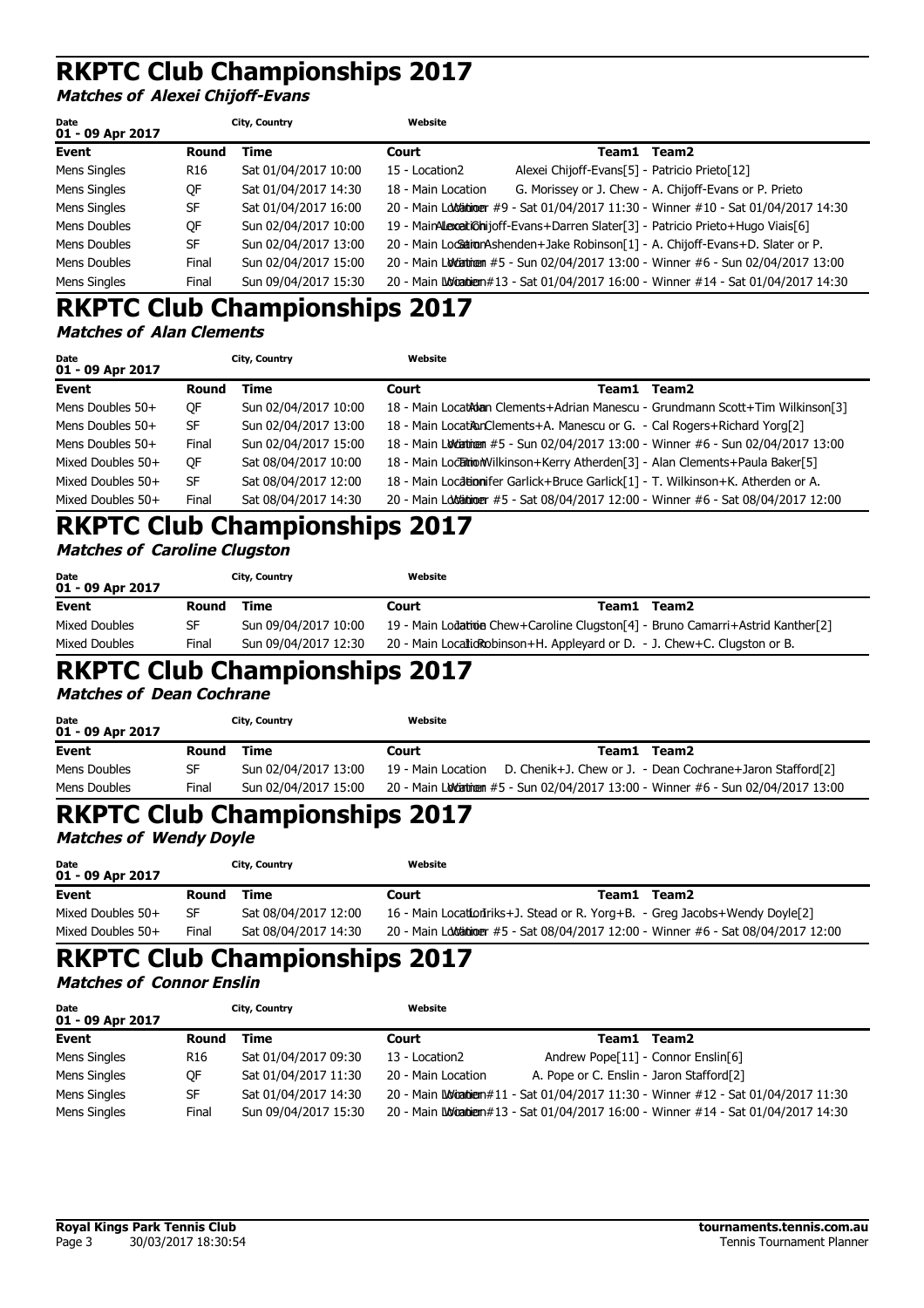**Matches of Bruce Garlick**

| Date<br>01 - 09 Apr 2017 |           | City, Country        | Website |                                                                                      |
|--------------------------|-----------|----------------------|---------|--------------------------------------------------------------------------------------|
| Event                    | Round     | Time                 | Court   | Team1 Team2                                                                          |
| Mens Doubles 50+         | SF        | Sun 02/04/2017 13:00 |         | 16 - Main LocatioBruce Garlick+Greg Jacobs[1] - B. Camarri+B. Valli or L. Iriks+B.   |
| Mens Doubles 50+         | Final     | Sun 02/04/2017 15:00 |         | 18 - Main Luddiatinum #5 - Sun 02/04/2017 13:00 - Winner #6 - Sun 02/04/2017 13:00   |
| Mixed Doubles 50+        | <b>SF</b> | Sat 08/04/2017 12:00 |         | 18 - Main Locationifer Garlick+Bruce Garlick[1] - T. Wilkinson+K. Atherden or A.     |
| Mixed Doubles 50+        | Final     | Sat 08/04/2017 14:30 |         | 20 - Main Lolofaibioger #5 - Sat 08/04/2017 12:00 - Winner #6 - Sat 08/04/2017 12:00 |

# **RKPTC Club Championships 2017**

**Matches of Jennifer Garlick**

| Date<br>01 - 09 Apr 2017 |       | City, Country        | Website |       |                                                                                       |
|--------------------------|-------|----------------------|---------|-------|---------------------------------------------------------------------------------------|
| Event                    | Round | Time                 | Court   | Team1 | Team2                                                                                 |
| Mixed Doubles 50+        | SF    | Sat 08/04/2017 12:00 |         |       | 18 - Main Locationifer Garlick+Bruce Garlick[1] - T. Wilkinson+K. Atherden or A.      |
| Mixed Doubles 50+        | Final | Sat 08/04/2017 14:30 |         |       | 20 - Main Lolofaibiloner #5 - Sat 08/04/2017 12:00 - Winner #6 - Sat 08/04/2017 12:00 |

# **RKPTC Club Championships 2017**

**Matches of Ross Goldstein**

| Date<br>01 - 09 Apr 2017 |                 | City, Country        | Website       |                                                                             |
|--------------------------|-----------------|----------------------|---------------|-----------------------------------------------------------------------------|
| Event                    | Round           | Time                 | Court         | Team2<br>Team1                                                              |
| Mens Singles 50+         | R <sub>16</sub> | Sat 01/04/2017 09:30 | 6 - Location2 | Ross Goldstein - Darryl Calligaro                                           |
| Mens Singles 50+         | OF              | Sat 01/04/2017 11:30 | 2 - Location2 | Grundmann Scott[1] - R. Goldstein or D. Calligaro                           |
| Mens Singles 50+         | <b>SF</b>       | Sat 01/04/2017 14:00 |               | 16 - Main Lolotanino er #9 - Sat 01/04/2017 11:30 - G. Jacobs or B. Camarri |

# **RKPTC Club Championships 2017**

## **Matches of Leo Iriks**

| Date<br>01 - 09 Apr 2017 |           | City, Country        | Website            |                                                                                      |
|--------------------------|-----------|----------------------|--------------------|--------------------------------------------------------------------------------------|
| Event                    | Round     | Time                 | Court              | Team1 Team2                                                                          |
| Mens Singles 50+         | R16       | Sat 01/04/2017 09:30 | 8 - Location2      | Leo Iriks - Adrian Manescu                                                           |
| Mens Singles 50+         | QF        | Sat 01/04/2017 11:30 | 4 - Location2      | L. Iriks or A. Manescu - Tim Wilkinson[2]                                            |
| Mens Singles 50+         | <b>SF</b> | Sat 01/04/2017 14:00 |                    | 17 - Main Location G. Barker or G. Macpherson - Winner #12 - Sat 01/04/2017 11:30    |
| Mens Doubles $50+$       | QF        | Sun 02/04/2017 10:00 | 16 - Main Location | Bruno Camarri+Bill Valli - Leo Iriks+Boyd Malcolm                                    |
| Mens Doubles 50+         | <b>SF</b> | Sun 02/04/2017 13:00 |                    | 16 - Main LocatioBruce Garlick+Greg Jacobs[1] - B. Camarri+B. Valli or L. Iriks+B.   |
| Mens Doubles 50+         | Final     | Sun 02/04/2017 15:00 |                    | 18 - Main Luitinum #5 - Sun 02/04/2017 13:00 - Winner #6 - Sun 02/04/2017 13:00      |
| Mixed Doubles 50+        | QF        | Sat 08/04/2017 10:00 | 16 - Main Location | Leo Iriks+Janet Stead[6] - Richard Yorg+Barbara Bentley[4]                           |
| Mixed Doubles 50+        | SF        | Sat 08/04/2017 12:00 |                    | 16 - Main Location riks+J. Stead or R. Yorg+B. - Greg Jacobs+Wendy Doyle[2]          |
| Mixed Doubles 50+        | Final     | Sat 08/04/2017 14:30 |                    | 20 - Main Lolotaininger #5 - Sat 08/04/2017 12:00 - Winner #6 - Sat 08/04/2017 12:00 |

# **RKPTC Club Championships 2017**

#### **Matches of Greg Jacobs**

| Date<br>01 - 09 Apr 2017 |           | City, Country        | Website       |       |                                                                                      |
|--------------------------|-----------|----------------------|---------------|-------|--------------------------------------------------------------------------------------|
| <b>Event</b>             | Round     | Time                 | Court         | Team1 | Team2                                                                                |
| Mens Singles 50+         | QF        | Sat 01/04/2017 10:00 | 1 - Location2 |       | Greg Jacobs[4] - Bruno Camarri[6]                                                    |
| Mens Singles 50+         | <b>SF</b> | Sat 01/04/2017 14:00 |               |       | 16 - Main Loblationer #9 - Sat 01/04/2017 11:30 - G. Jacobs or B. Camarri            |
| Mens Doubles 50+         | SF        | Sun 02/04/2017 13:00 |               |       | 16 - Main LocatioBruce Garlick+Greg Jacobs[1] - B. Camarri+B. Valli or L. Iriks+B.   |
| Mens Doubles 50+         | Final     | Sun 02/04/2017 15:00 |               |       | 18 - Main Ludiatinum #5 - Sun 02/04/2017 13:00 - Winner #6 - Sun 02/04/2017 13:00    |
| Mixed Doubles 50+        | SF        | Sat 08/04/2017 12:00 |               |       | 16 - Main Location Triks+J. Stead or R. Yorg+B. - Greg Jacobs+Wendy Doyle[2]         |
| Mixed Doubles 50+        | Final     | Sat 08/04/2017 14:30 |               |       | 20 - Main Lolotaininger #5 - Sat 08/04/2017 12:00 - Winner #6 - Sat 08/04/2017 12:00 |

# **RKPTC Club Championships 2017**

### **Matches of Astrid Kanther**

| <b>Date</b><br>01 - 09 Apr 2017 |                 | City, Country        | Website |       |                                                                                  |
|---------------------------------|-----------------|----------------------|---------|-------|----------------------------------------------------------------------------------|
| Event                           | Round           | Time                 | Court   | Team1 | Team <sub>2</sub>                                                                |
| Womens Doubles                  | RR1             | Sat 01/04/2017 10:00 |         |       | 20 - Main LocationNina Catovic+Astrid Kanther - Nicole Sewell+Tatum Wolmarans    |
| Womens Doubles                  | RR <sub>2</sub> | Sat 01/04/2017 12:00 |         |       | 19 - Main Lochationah Appleyard+Brittany Sheed - Nina Catovic+Astrid Kanther     |
| <b>Mixed Doubles</b>            | SF              | Sun 09/04/2017 10:00 |         |       | 19 - Main Lodation Chew+Caroline Clugston [4] - Bruno Camarri+Astrid Kanther [2] |
| Mixed Doubles                   | Final           | Sun 09/04/2017 12:30 |         |       | 20 - Main Locatio Robinson + H. Appleyard or D. - J. Chew + C. Clugston or B.    |

**Royal Kings Park Tennis Club tournaments.tennis.com.au**

Page 4 30/03/2017 18:30:54 Tennis Tournament Planner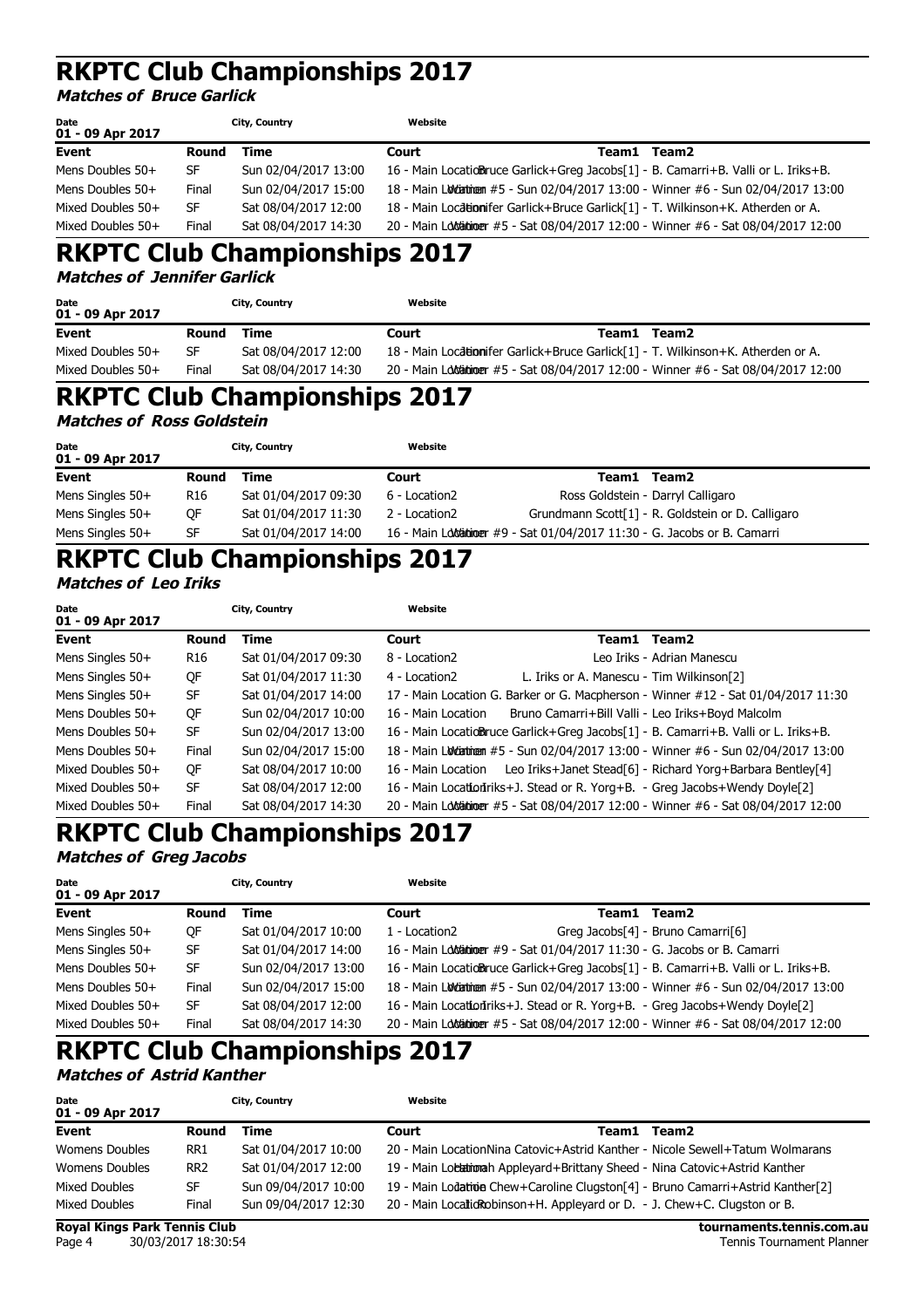#### **Matches of Tatsuya Kawahara**

| Date<br>01 - 09 Apr 2017 |                 | City, Country        | Website            |       |                                                                                       |
|--------------------------|-----------------|----------------------|--------------------|-------|---------------------------------------------------------------------------------------|
| Event                    | Round           | Time                 | Court              | Team1 | Team2                                                                                 |
| Mens Singles             | R <sub>16</sub> | Sat 01/04/2017 09:30 | 18 - Main Location |       | Jason Starcevich <sup>[8]</sup> - Tatsuya Kawahara <sup>[9]</sup>                     |
| Mens Singles             | ОF              | Sat 01/04/2017 11:30 | 18 - Main Location |       | Sam Ashenden[1] - J. Starcevich or T. Kawahara                                        |
| Mens Singles             | <b>SF</b>       | Sat 01/04/2017 16:00 |                    |       | 20 - Main Lolofaininger #9 - Sat 01/04/2017 11:30 - Winner #10 - Sat 01/04/2017 14:30 |
| Mens Singles             | Final           | Sun 09/04/2017 15:30 |                    |       | 20 - Main Loviganien#13 - Sat 01/04/2017 16:00 - Winner #14 - Sat 01/04/2017 14:30    |

# **RKPTC Club Championships 2017**

#### **Matches of Greg Macpherson**

| Date<br>01 - 09 Apr 2017 |       | City, Country        | Website       |       |                                                                                   |
|--------------------------|-------|----------------------|---------------|-------|-----------------------------------------------------------------------------------|
| <b>Event</b>             | Round | Time                 | Court         | Team1 | Team2                                                                             |
| Mens Singles $50+$       | OF    | Sat 01/04/2017 10:00 | 3 - Location2 |       | Geoff Barker[5] - Greg Macpherson[3]                                              |
| Mens Singles $50+$       | SF    | Sat 01/04/2017 14:00 |               |       | 17 - Main Location G. Barker or G. Macpherson - Winner #12 - Sat 01/04/2017 11:30 |

## **RKPTC Club Championships 2017**

**Matches of Boyd Malcolm**

| <b>Date</b><br>01 - 09 Apr 2017 |           | City, Country        | Website            |                                                                                    |  |
|---------------------------------|-----------|----------------------|--------------------|------------------------------------------------------------------------------------|--|
| Event                           | Round     | Time                 | Court              | Team1<br>Team2                                                                     |  |
| Mens Doubles 50+                | <b>OF</b> | Sun 02/04/2017 10:00 | 16 - Main Location | Bruno Camarri+Bill Valli - Leo Iriks+Boyd Malcolm                                  |  |
| Mens Doubles 50+                | <b>SF</b> | Sun 02/04/2017 13:00 |                    | 16 - Main LocatioBruce Garlick+Greg Jacobs[1] - B. Camarri+B. Valli or L. Iriks+B. |  |
| Mens Doubles 50+                | Final     | Sun 02/04/2017 15:00 |                    | 18 - Main Ludcation #5 - Sun 02/04/2017 13:00 - Winner #6 - Sun 02/04/2017 13:00   |  |

# **RKPTC Club Championships 2017**

## **Matches of Adrian Manescu**

| Date<br>01 - 09 Apr 2017 |                 | City, Country        | Website       |                                                                                    |
|--------------------------|-----------------|----------------------|---------------|------------------------------------------------------------------------------------|
| <b>Event</b>             | Round           | Time                 | Court         | Team <sub>2</sub><br>Team1                                                         |
| Mens Singles 50+         | R <sub>16</sub> | Sat 01/04/2017 09:30 | 8 - Location2 | Leo Iriks - Adrian Manescu                                                         |
| Mens Singles 50+         | QF              | Sat 01/04/2017 11:30 | 4 - Location2 | L. Iriks or A. Manescu - Tim Wilkinson[2]                                          |
| Mens Singles 50+         | SF              | Sat 01/04/2017 14:00 |               | 17 - Main Location G. Barker or G. Macpherson - Winner #12 - Sat 01/04/2017 11:30  |
| Mens Doubles 50+         | QF              | Sun 02/04/2017 10:00 |               | 18 - Main Locat Adam Clements+Adrian Manescu - Grundmann Scott+Tim Wilkinson[3]    |
| Mens Doubles 50+         | SF              | Sun 02/04/2017 13:00 |               | 18 - Main LocationClements+A. Manescu or G. - Cal Rogers+Richard Yorg[2]           |
| Mens Doubles 50+         | Final           | Sun 02/04/2017 15:00 |               | 18 - Main Luddiatinum #5 - Sun 02/04/2017 13:00 - Winner #6 - Sun 02/04/2017 13:00 |

## **RKPTC Club Championships 2017**

### **Matches of Graeme Morissey**

| Date<br>01 - 09 Apr 2017 |                 | City, Country        | Website            |                                                                                       |  |
|--------------------------|-----------------|----------------------|--------------------|---------------------------------------------------------------------------------------|--|
| <b>Event</b>             | Round           | Time                 | Court              | Team2<br>Team1                                                                        |  |
| Mens Singles             | R <sub>16</sub> | Sat 01/04/2017 12:00 | 17 - Main Location | Graeme Morissey[4] - Jamie Chew[13]                                                   |  |
| Mens Singles             | 0F              | Sat 01/04/2017 14:30 | 18 - Main Location | G. Morissey or J. Chew - A. Chijoff-Evans or P. Prieto                                |  |
| Mens Singles             | SF              | Sat 01/04/2017 16:00 |                    | 20 - Main Lolofaininger #9 - Sat 01/04/2017 11:30 - Winner #10 - Sat 01/04/2017 14:30 |  |
| Mens Singles             | Final           | Sun 09/04/2017 15:30 |                    | 20 - Main Loviganien#13 - Sat 01/04/2017 16:00 - Winner #14 - Sat 01/04/2017 14:30    |  |

### **RKPTC Club Championships 2017 Matches of Andrew Pope**

| Date<br>01 - 09 Apr 2017 |                 | City, Country        | Website            |                                                                                     |
|--------------------------|-----------------|----------------------|--------------------|-------------------------------------------------------------------------------------|
| Event                    | Round           | Time                 | Court              | Team2<br>Team1                                                                      |
| Mens Singles             | R <sub>16</sub> | Sat 01/04/2017 09:30 | 13 - Location2     | Andrew Pope[11] - Connor Enslin[6]                                                  |
| Mens Singles             | ОF              | Sat 01/04/2017 11:30 | 20 - Main Location | A. Pope or C. Enslin - Jaron Stafford[2]                                            |
| Mens Singles             | <b>SF</b>       | Sat 01/04/2017 14:30 |                    | 20 - Main Luviganien #11 - Sat 01/04/2017 11:30 - Winner #12 - Sat 01/04/2017 11:30 |
| Mens Singles             | Final           | Sun 09/04/2017 15:30 |                    | 20 - Main Luvigatien#13 - Sat 01/04/2017 16:00 - Winner #14 - Sat 01/04/2017 14:30  |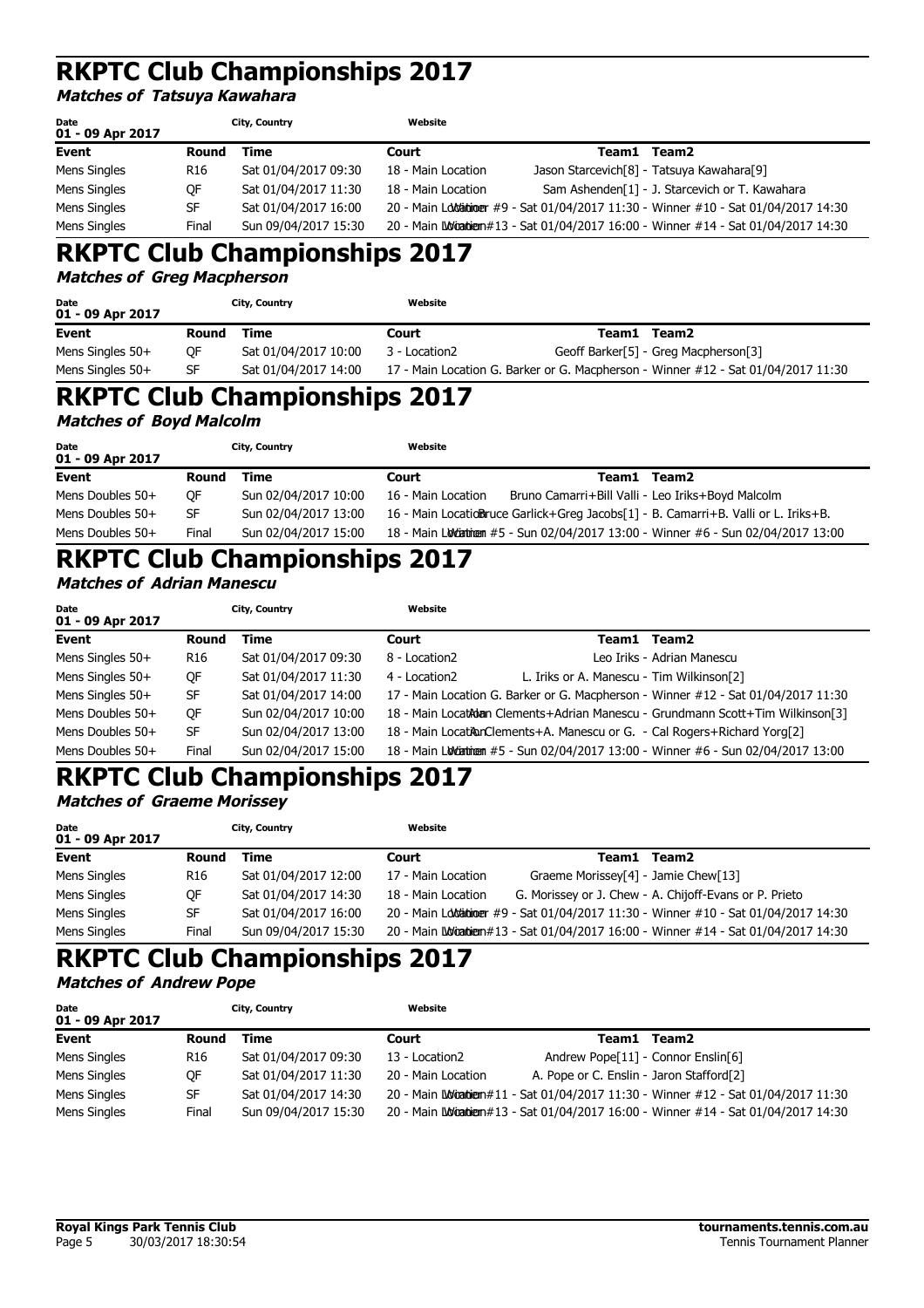**Matches of Patricio Prieto**

| Date<br>01 - 09 Apr 2017 |       | City, Country        | Website            |                                               |                                                                                       |
|--------------------------|-------|----------------------|--------------------|-----------------------------------------------|---------------------------------------------------------------------------------------|
| Event                    | Round | Time                 | Court              |                                               | Team1 Team2                                                                           |
| Mens Singles             | R16   | Sat 01/04/2017 10:00 | 15 - Location2     | Alexei Chijoff-Evans[5] - Patricio Prieto[12] |                                                                                       |
| Mens Singles             | OF    | Sat 01/04/2017 14:30 | 18 - Main Location |                                               | G. Morissey or J. Chew - A. Chijoff-Evans or P. Prieto                                |
| Mens Singles             | SF    | Sat 01/04/2017 16:00 |                    |                                               | 20 - Main Lolofaininger #9 - Sat 01/04/2017 11:30 - Winner #10 - Sat 01/04/2017 14:30 |
| Mens Doubles             | OF    | Sun 02/04/2017 10:00 |                    |                                               | 19 - MainAlexaitionijoff-Evans+Darren Slater[3] - Patricio Prieto+Hugo Viais[6]       |
| Mens Doubles             | SF    | Sun 02/04/2017 13:00 |                    |                                               | 20 - Main Locsation Ashenden + Jake Robinson [1] - A. Chijoff-Evans + D. Slater or P. |
| Mens Doubles             | Final | Sun 02/04/2017 15:00 |                    |                                               | 20 - Main Lovetatingen #5 - Sun 02/04/2017 13:00 - Winner #6 - Sun 02/04/2017 13:00   |
| Mens Singles             | Final | Sun 09/04/2017 15:30 |                    |                                               | 20 - Main Lodiantien#13 - Sat 01/04/2017 16:00 - Winner #14 - Sat 01/04/2017 14:30    |

# **RKPTC Club Championships 2017**

|  | <b>Matches of Jake Robinson</b> |
|--|---------------------------------|
|--|---------------------------------|

| Date<br>01 - 09 Apr 2017 |       | City, Country        | Website |                                                                                       |
|--------------------------|-------|----------------------|---------|---------------------------------------------------------------------------------------|
| Event                    | Round | Time                 | Court   | Team2<br>Team1                                                                        |
| Mens Doubles             | SF    | Sun 02/04/2017 13:00 |         | 20 - Main Locsation Ashenden + Jake Robinson [1] - A. Chijoff-Evans + D. Slater or P. |
| Mens Doubles             | Final | Sun 02/04/2017 15:00 |         | 20 - Main Luitinum #5 - Sun 02/04/2017 13:00 - Winner #6 - Sun 02/04/2017 13:00       |
| Mixed Doubles            | SF    | Sun 09/04/2017 10:00 |         | 20 - Main Jakea Robinson + Hannah Appleyard[1] - David Chenik + Jenny Chenik[3]       |
| <b>Mixed Doubles</b>     | Final | Sun 09/04/2017 12:30 |         | 20 - Main LocaticRobinson+H. Appleyard or D. - J. Chew+C. Clugston or B.              |

### **RKPTC Club Championships 2017 Matches of Cal Rogers**

| Date<br>01 - 09 Apr 2017 |       | City, Country        | Website |                                                                                |
|--------------------------|-------|----------------------|---------|--------------------------------------------------------------------------------|
| Event                    | Round | Time                 | Court   | Team1 Team2                                                                    |
| Mens Doubles $50+$       | SF    | Sun 02/04/2017 13:00 |         | 18 - Main LocationClements+A. Manescu or G. - Cal Rogers+Richard Yorg[2]       |
| Mens Doubles $50+$       | Final | Sun 02/04/2017 15:00 |         | 18 - Main Loveton #5 - Sun 02/04/2017 13:00 - Winner #6 - Sun 02/04/2017 13:00 |

# **RKPTC Club Championships 2017**

**Matches of Grundmann Scott**

| <b>Date</b><br>01 - 09 Apr 2017 | City, Country |                      | Website       |                                                                           |                                                                                   |
|---------------------------------|---------------|----------------------|---------------|---------------------------------------------------------------------------|-----------------------------------------------------------------------------------|
| Event                           | Round         | Time                 | Court         | Team1                                                                     | Team2                                                                             |
| Mens Singles $50+$              | 0F            | Sat 01/04/2017 11:30 | 2 - Location2 |                                                                           | Grundmann Scott[1] - R. Goldstein or D. Calligaro                                 |
| Mens Singles 50+                | SF            | Sat 01/04/2017 14:00 |               | 16 - Main Loldationer #9 - Sat 01/04/2017 11:30 - G. Jacobs or B. Camarri |                                                                                   |
| Mens Doubles 50+                | OF            | Sun 02/04/2017 10:00 |               |                                                                           | 18 - Main LocatAdan Clements+Adrian Manescu - Grundmann Scott+Tim Wilkinson[3]    |
| Mens Doubles 50+                | SF            | Sun 02/04/2017 13:00 |               |                                                                           | 18 - Main LocationClements+A. Manescu or G. - Cal Rogers+Richard Yorg[2]          |
| Mens Doubles 50+                | Final         | Sun 02/04/2017 15:00 |               |                                                                           | 18 - Main Ludiatinum #5 - Sun 02/04/2017 13:00 - Winner #6 - Sun 02/04/2017 13:00 |

# **RKPTC Club Championships 2017**

## **Matches of Nicole Sewell**

| <b>Date</b><br>01 - 09 Apr 2017 |                 | City, Country        | Website                                                                       |             |  |
|---------------------------------|-----------------|----------------------|-------------------------------------------------------------------------------|-------------|--|
| Event                           | Round           | Time                 | Court                                                                         | Team1 Team2 |  |
| Womens Doubles                  | RR <sub>1</sub> | Sat 01/04/2017 10:00 | 20 - Main LocationNina Catovic+Astrid Kanther - Nicole Sewell+Tatum Wolmarans |             |  |
| Womens Doubles                  | RR <sub>3</sub> | Sat 01/04/2017 14:30 | 19 - Main Locationah Appleyard+Brittany Sheed - Nicole Sewell+Tatum Wolmarans |             |  |

## **RKPTC Club Championships 2017**

### **Matches of Brittany Sheed**

| <b>Date</b><br>01 - 09 Apr 2017 |                 | City, Country        | Website |       |                                                                               |
|---------------------------------|-----------------|----------------------|---------|-------|-------------------------------------------------------------------------------|
| Event                           | Round           | Time                 | Court   | Team1 | Team2                                                                         |
| Womens Doubles                  | RR <sub>2</sub> | Sat 01/04/2017 12:00 |         |       | 19 - Main Lobationah Appleyard+Brittany Sheed - Nina Catovic+Astrid Kanther   |
| Womens Doubles                  | RR3             | Sat 01/04/2017 14:30 |         |       | 19 - Main Locationah Appleyard+Brittany Sheed - Nicole Sewell+Tatum Wolmarans |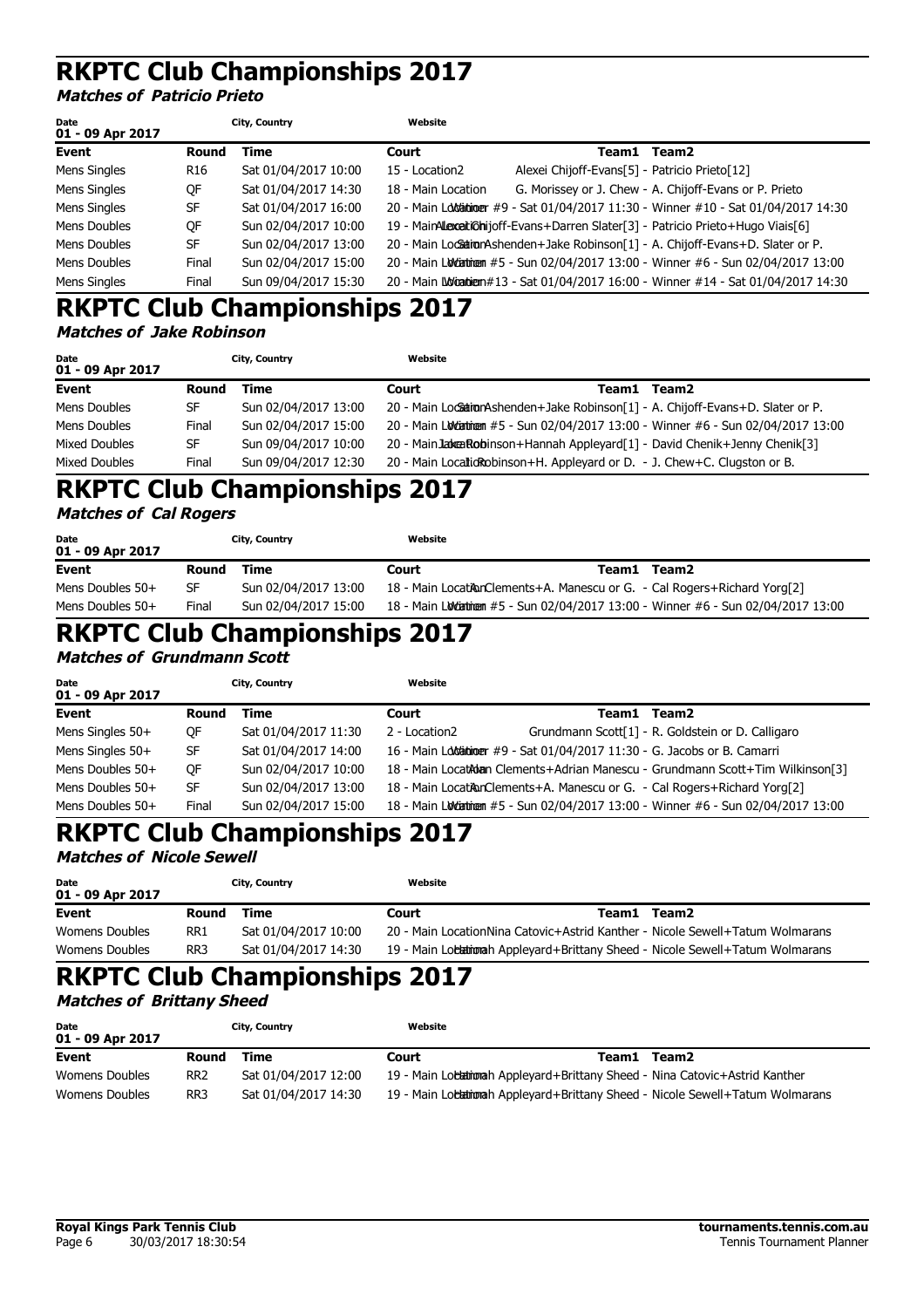#### **Matches of Patrick Shields**

| Date<br>01 - 09 Apr 2017 |                 | City, Country        | Website            |                                                 |                                                                                      |
|--------------------------|-----------------|----------------------|--------------------|-------------------------------------------------|--------------------------------------------------------------------------------------|
| Event                    | Round           | Time                 | Court              | Team1 Team2                                     |                                                                                      |
| Mens Singles             | R <sub>16</sub> | Sat 01/04/2017 09:30 | 11 - Location2     | Adam Stubbs[10] - Patrick Shields[7]            |                                                                                      |
| Mens Singles             | ОF              | Sat 01/04/2017 11:30 | 16 - Main Location | A. Stubbs or P. Shields - H. Viais or D. Slater |                                                                                      |
| Mens Singles             | SF              | Sat 01/04/2017 14:30 |                    |                                                 | 20 - Main Lovina bien #11 - Sat 01/04/2017 11:30 - Winner #12 - Sat 01/04/2017 11:30 |
| Mens Singles             | Final           | Sun 09/04/2017 15:30 |                    |                                                 | 20 - Main Lovia bien #13 - Sat 01/04/2017 16:00 - Winner #14 - Sat 01/04/2017 14:30  |

# **RKPTC Club Championships 2017**

#### **Matches of Darren Slater**

| Date<br>01 - 09 Apr 2017 |                 | City, Country        | Website            |                                                 |                                                                                       |
|--------------------------|-----------------|----------------------|--------------------|-------------------------------------------------|---------------------------------------------------------------------------------------|
| Event                    | Round           | Time                 | Court              |                                                 | Team1 Team2                                                                           |
| Mens Singles             | R <sub>16</sub> | Sat 01/04/2017 09:30 | 17 - Main Location |                                                 | Hugo Viais[14] - Darren Slater[3]                                                     |
| Mens Singles             | OF              | Sat 01/04/2017 11:30 | 16 - Main Location | A. Stubbs or P. Shields - H. Viais or D. Slater |                                                                                       |
| Mens Singles             | <b>SF</b>       | Sat 01/04/2017 14:30 |                    |                                                 | 20 - Main Lovinanien #11 - Sat 01/04/2017 11:30 - Winner #12 - Sat 01/04/2017 11:30   |
| Mens Doubles             | QF              | Sun 02/04/2017 10:00 |                    |                                                 | 19 - MainAlexaitionijoff-Evans+Darren Slater[3] - Patricio Prieto+Hugo Viais[6]       |
| Mens Doubles             | <b>SF</b>       | Sun 02/04/2017 13:00 |                    |                                                 | 20 - Main Locsation Ashenden + Jake Robinson [1] - A. Chijoff-Evans + D. Slater or P. |
| Mens Doubles             | Final           | Sun 02/04/2017 15:00 |                    |                                                 | 20 - Main Lutatinum #5 - Sun 02/04/2017 13:00 - Winner #6 - Sun 02/04/2017 13:00      |
| Mens Singles             | Final           | Sun 09/04/2017 15:30 |                    |                                                 | 20 - Main Loviganien#13 - Sat 01/04/2017 16:00 - Winner #14 - Sat 01/04/2017 14:30    |

### **RKPTC Club Championships 2017 Matches of Jaron Stafford**

| Date<br>01 - 09 Apr 2017 |       | City, Country        | Website            |                                          |                                                                                      |
|--------------------------|-------|----------------------|--------------------|------------------------------------------|--------------------------------------------------------------------------------------|
| Event                    | Round | Time                 | Court              | Team1 Team2                              |                                                                                      |
| Mens Singles             | OF    | Sat 01/04/2017 11:30 | 20 - Main Location | A. Pope or C. Enslin - Jaron Stafford[2] |                                                                                      |
| Mens Singles             | SF    | Sat 01/04/2017 14:30 |                    |                                          | 20 - Main Lovigatien#11 - Sat 01/04/2017 11:30 - Winner #12 - Sat 01/04/2017 11:30   |
| Mens Doubles             | SF    | Sun 02/04/2017 13:00 |                    |                                          | 19 - Main Location D. Chenik+J. Chew or J. - Dean Cochrane+Jaron Stafford[2]         |
| Mens Doubles             | Final | Sun 02/04/2017 15:00 |                    |                                          | 20 - Main Lovetatingen #5 - Sun 02/04/2017 13:00 - Winner #6 - Sun 02/04/2017 13:00  |
| Mens Singles             | Final | Sun 09/04/2017 15:30 |                    |                                          | 20 - Main Ludian bien #13 - Sat 01/04/2017 16:00 - Winner #14 - Sat 01/04/2017 14:30 |

# **RKPTC Club Championships 2017**

#### **Matches of Jason Starcevich**

| Date<br>01 - 09 Apr 2017 |       | City, Country        | Website            |       |                                                                                       |
|--------------------------|-------|----------------------|--------------------|-------|---------------------------------------------------------------------------------------|
| <b>Event</b>             | Round | Time                 | Court              | Team1 | Team2                                                                                 |
| Mens Singles             | R16   | Sat 01/04/2017 09:30 | 18 - Main Location |       | Jason Starcevich <sup>[8]</sup> - Tatsuya Kawahara <sup>[9]</sup>                     |
| Mens Singles             | QF    | Sat 01/04/2017 11:30 | 18 - Main Location |       | Sam Ashenden[1] - J. Starcevich or T. Kawahara                                        |
| Mens Singles             | SF    | Sat 01/04/2017 16:00 |                    |       | 20 - Main Lolofaibioner #9 - Sat 01/04/2017 11:30 - Winner #10 - Sat 01/04/2017 14:30 |
| Mens Doubles             | QF    | Sun 02/04/2017 10:00 |                    |       | 20 - Main LocatioDavid Chenik+Jamie Chew[5] - Jason Starcevich+Adam Stubbs[4]         |
| Mens Doubles             | SF    | Sun 02/04/2017 13:00 |                    |       | 19 - Main Location D. Chenik+J. Chew or J. - Dean Cochrane+Jaron Stafford[2]          |
| Mens Doubles             | Final | Sun 02/04/2017 15:00 |                    |       | 20 - Main Lovetatingen #5 - Sun 02/04/2017 13:00 - Winner #6 - Sun 02/04/2017 13:00   |
| Mens Singles             | Final | Sun 09/04/2017 15:30 |                    |       | 20 - Main Luvigatien#13 - Sat 01/04/2017 16:00 - Winner #14 - Sat 01/04/2017 14:30    |

### **RKPTC Club Championships 2017 Matches of Janet Stead**

| Date<br>01 - 09 Apr 2017 |           | City, Country        | Website            |                                                                                      |
|--------------------------|-----------|----------------------|--------------------|--------------------------------------------------------------------------------------|
| Event                    | Round     | Time                 | Court              | Team1 Team2                                                                          |
| Mixed Doubles 50+        | 0F        | Sat 08/04/2017 10:00 | 16 - Main Location | Leo Iriks+Janet Stead[6] - Richard Yorg+Barbara Bentley[4]                           |
| Mixed Doubles 50+        | <b>SF</b> | Sat 08/04/2017 12:00 |                    | 16 - Main Location Triks+J. Stead or R. Yorg+B. - Greg Jacobs+Wendy Doyle[2]         |
| Mixed Doubles 50+        | Final     | Sat 08/04/2017 14:30 |                    | 20 - Main Lolofaibioger #5 - Sat 08/04/2017 12:00 - Winner #6 - Sat 08/04/2017 12:00 |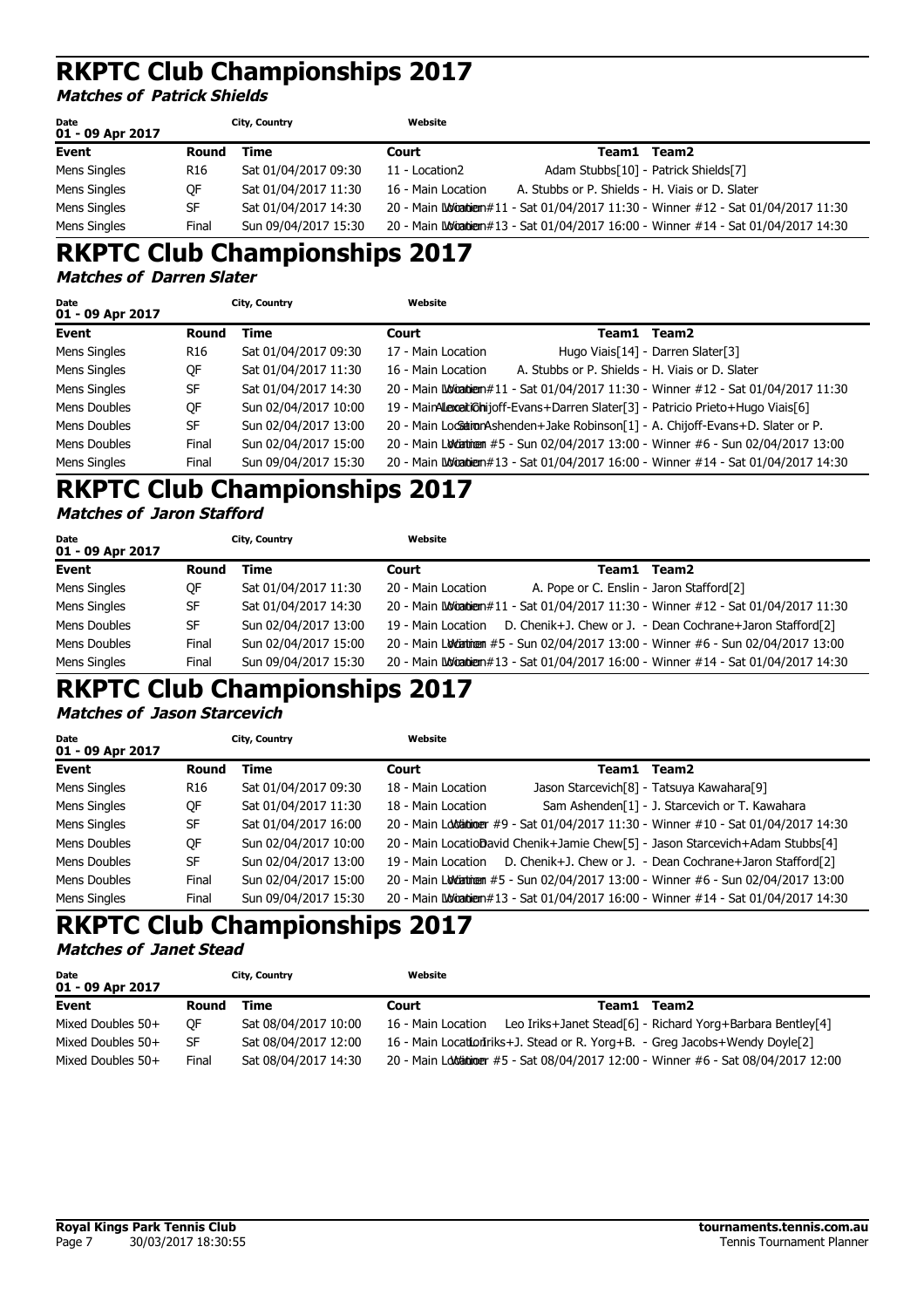#### **Matches of Adam Stubbs**

| Date<br>01 - 09 Apr 2017 |                 | City, Country        | Website            |                                                 |                                                                                      |
|--------------------------|-----------------|----------------------|--------------------|-------------------------------------------------|--------------------------------------------------------------------------------------|
| Event                    | Round           | Time                 | Court              |                                                 | Team1 Team2                                                                          |
| Mens Singles             | R <sub>16</sub> | Sat 01/04/2017 09:30 | 11 - Location2     |                                                 | Adam Stubbs[10] - Patrick Shields[7]                                                 |
| Mens Singles             | 0F              | Sat 01/04/2017 11:30 | 16 - Main Location | A. Stubbs or P. Shields - H. Viais or D. Slater |                                                                                      |
| Mens Singles             | SF              | Sat 01/04/2017 14:30 |                    |                                                 | 20 - Main Loina dien#11 - Sat 01/04/2017 11:30 - Winner #12 - Sat 01/04/2017 11:30   |
| Mens Doubles             | QF              | Sun 02/04/2017 10:00 |                    |                                                 | 20 - Main LocatioDavid Chenik+Jamie Chew[5] - Jason Starcevich+Adam Stubbs[4]        |
| Mens Doubles             | <b>SF</b>       | Sun 02/04/2017 13:00 |                    |                                                 | 19 - Main Location D. Chenik+J. Chew or J. - Dean Cochrane+Jaron Stafford[2]         |
| Mens Doubles             | Final           | Sun 02/04/2017 15:00 |                    |                                                 | 20 - Main Lovetatingen #5 - Sun 02/04/2017 13:00 - Winner #6 - Sun 02/04/2017 13:00  |
| Mens Singles             | Final           | Sun 09/04/2017 15:30 |                    |                                                 | 20 - Main Lodia blenn #13 - Sat 01/04/2017 16:00 - Winner #14 - Sat 01/04/2017 14:30 |

### **RKPTC Club Championships 2017 Matches of Bill Valli**

| Date<br>01 - 09 Apr 2017 |       | City, Country        | Website            |       |                                                                                    |
|--------------------------|-------|----------------------|--------------------|-------|------------------------------------------------------------------------------------|
| Event                    | Round | Time                 | Court              | Team1 | Team2                                                                              |
| Mens Doubles 50+         | OF    | Sun 02/04/2017 10:00 | 16 - Main Location |       | Bruno Camarri+Bill Valli - Leo Iriks+Boyd Malcolm                                  |
| Mens Doubles 50+         | SF    | Sun 02/04/2017 13:00 |                    |       | 16 - Main LocatioBruce Garlick+Greg Jacobs[1] - B. Camarri+B. Valli or L. Iriks+B. |
| Mens Doubles $50+$       | Final | Sun 02/04/2017 15:00 |                    |       | 18 - Main Ludiatinem #5 - Sun 02/04/2017 13:00 - Winner #6 - Sun 02/04/2017 13:00  |

# **RKPTC Club Championships 2017**

#### **Matches of Hugo Viais**

| Date<br>01 - 09 Apr 2017 |           | City, Country        | Website            |                                                 |                                                                                       |
|--------------------------|-----------|----------------------|--------------------|-------------------------------------------------|---------------------------------------------------------------------------------------|
| Event                    | Round     | Time                 | Court              | Team1 Team2                                     |                                                                                       |
| Mens Singles             | R16       | Sat 01/04/2017 09:30 | 17 - Main Location |                                                 | Hugo Viais[14] - Darren Slater[3]                                                     |
| Mens Singles             | QF        | Sat 01/04/2017 11:30 | 16 - Main Location | A. Stubbs or P. Shields - H. Viais or D. Slater |                                                                                       |
| Mens Singles             | SF        | Sat 01/04/2017 14:30 |                    |                                                 | 20 - Main Worta tatlam #11 - Sat 01/04/2017 11:30 - Winner #12 - Sat 01/04/2017 11:30 |
| Mens Doubles             | QF        | Sun 02/04/2017 10:00 |                    |                                                 | 19 - MainAlexeitionijoff-Evans+Darren Slater[3] - Patricio Prieto+Hugo Viais[6]       |
| Mens Doubles             | <b>SF</b> | Sun 02/04/2017 13:00 |                    |                                                 | 20 - Main Locsation Ashenden + Jake Robinson [1] - A. Chijoff-Evans + D. Slater or P. |
| Mens Doubles             | Final     | Sun 02/04/2017 15:00 |                    |                                                 | 20 - Main Ludiatinum #5 - Sun 02/04/2017 13:00 - Winner #6 - Sun 02/04/2017 13:00     |
| Mens Singles             | Final     | Sun 09/04/2017 15:30 |                    |                                                 | 20 - Main Lodiantien#13 - Sat 01/04/2017 16:00 - Winner #14 - Sat 01/04/2017 14:30    |

### **RKPTC Club Championships 2017 Matches of Tim Wilkinson**

| Date<br>01 - 09 Apr 2017 |           | City, Country        | Website       |                                                                                |                                                                                      |
|--------------------------|-----------|----------------------|---------------|--------------------------------------------------------------------------------|--------------------------------------------------------------------------------------|
| Event                    | Round     | Time                 | Court         | Team1                                                                          | Team2                                                                                |
| Mens Singles 50+         | QF        | Sat 01/04/2017 11:30 | 4 - Location2 | L. Iriks or A. Manescu - Tim Wilkinson[2]                                      |                                                                                      |
| Mens Singles 50+         | <b>SF</b> | Sat 01/04/2017 14:00 |               |                                                                                | 17 - Main Location G. Barker or G. Macpherson - Winner #12 - Sat 01/04/2017 11:30    |
| Mens Doubles 50+         | QF        | Sun 02/04/2017 10:00 |               |                                                                                | 18 - Main Locat Adam Clements+Adrian Manescu - Grundmann Scott+Tim Wilkinson[3]      |
| Mens Doubles $50+$       | SF        | Sun 02/04/2017 13:00 |               | 18 - Main Location Clements + A. Manescu or G. - Cal Rogers + Richard Yorg [2] |                                                                                      |
| Mens Doubles 50+         | Final     | Sun 02/04/2017 15:00 |               |                                                                                | 18 - Main Ludiatinum #5 - Sun 02/04/2017 13:00 - Winner #6 - Sun 02/04/2017 13:00    |
| Mixed Doubles 50+        | QF        | Sat 08/04/2017 10:00 |               |                                                                                | 18 - Main Location Wilkinson + Kerry Atherden [3] - Alan Clements + Paula Baker [5]  |
| Mixed Doubles 50+        | <b>SF</b> | Sat 08/04/2017 12:00 |               |                                                                                | 18 - Main Locationifer Garlick+Bruce Garlick[1] - T. Wilkinson+K. Atherden or A.     |
| Mixed Doubles 50+        | Final     | Sat 08/04/2017 14:30 |               |                                                                                | 20 - Main Lololaininger #5 - Sat 08/04/2017 12:00 - Winner #6 - Sat 08/04/2017 12:00 |

### **RKPTC Club Championships 2017 Matches of Tatum Wolmarans**

| Date<br>01 - 09 Apr 2017 |                 | City, Country        | Website            |                                                                               |  |
|--------------------------|-----------------|----------------------|--------------------|-------------------------------------------------------------------------------|--|
| Event                    | Round           | Time                 | Court              | Team2<br>Team1                                                                |  |
| Womens Doubles           | RR1             | Sat 01/04/2017 10:00 |                    | 20 - Main LocationNina Catovic+Astrid Kanther - Nicole Sewell+Tatum Wolmarans |  |
| Womens Doubles           | RR <sub>3</sub> | Sat 01/04/2017 14:30 |                    | 19 - Main Locationah Appleyard+Brittany Sheed - Nicole Sewell+Tatum Wolmarans |  |
| Womens Singles           | Final           | Sun 09/04/2017 14:00 | 20 - Main Location | Hannah Appleyard <sup>[1]</sup> - Tatum Wolmarans                             |  |